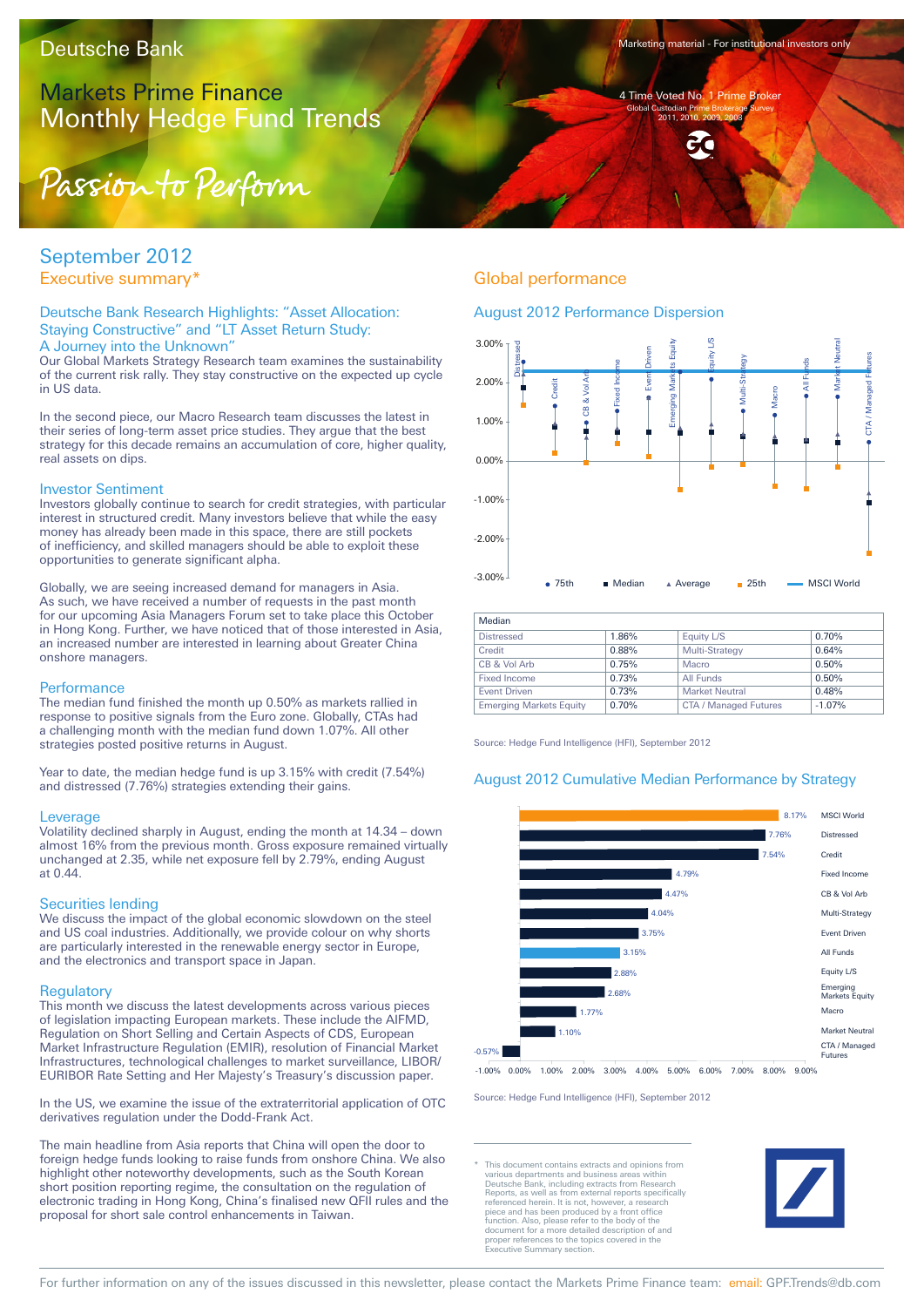# **Disclaimer**

This document is intended for discussion purposes only and does not create any legally binding obligations on the part of Deutsche Bank AG and/or its affiliates ("DB"). Without limitation, this document does not constitute an offer, an invitation to offer or a recommendation to enter into any transaction. When making an investment decision, you should rely solely on any specific final documentation relating to a transaction and not the summary contained herein. DB is not acting as your legal, financial, tax or accounting adviser or in any other fiduciary capacity with respect to any proposed transaction mentioned herein. This document does not constitute the provision of investment advice and is not intended to do so, but is intended to be general information. Any product(s) or proposed transaction(s) mentioned herein may not be appropriate for all investors and before entering into any transaction you should take steps to ensure that you fully understand the transaction and have made an independent assessment of the appropriateness of the transaction in the light of your own objectives, needs and circumstances, including the possible risks and benefits of entering into such transaction. For general information regarding the nature and risks of the proposed transaction and types of financial instruments please go to www.globalmarkets.db.com/riskdisclosures. You should also consider seeking advice from your own advisers in making any assessment on the basis of this document. If you decide to enter into a transaction with DB, you do so in reliance on your own judgment. The information contained in this document is based on material we believe to be reliable; however, we do not represent that it is accurate, current, complete, or error free. Assumptions, estimates and opinions contained in this document constitute our judgment as of the date of the document and are subject to change without notice. Any projections are based on a number of assumptions as to market conditions and there can be no guarantee that any projected results will be achieved. Past performance does not guarantee or predict future results. This material was prepared by a Sales or Trading function within DB, and was not produced, reviewed or edited by the Research Department. Any opinions expressed herein may differ from the opinions expressed by other DB departments including the Research Department. Sales and Trading functions are subject to additional potential conflicts of interest which the Research Department does not face. DB may engage in transactions in a manner inconsistent with the views discussed herein. DB trades or may trade as principal in the instruments (or related derivatives), and may have proprietary positions in the instruments (or related derivatives) discussed herein. DB may make a market in the instruments (or related derivatives) discussed herein. Sales and Trading personnel are compensated in part based on the volume of transactions effected by them. DB seeks to transact business on an arm's length basis with sophisticated investors capable of independently evaluating the merits and risks of each transaction, with investors who make their own decision regarding those transactions.

The distribution of this document and availability of these products and services in certain jurisdictions may be restricted by law. You may not distribute this document, in whole or in part, without our express written permission. DB SPECIFICALLY DISCLAIMS ALL LIABILITY FOR ANY DIRECT, INDIRECT, CONSEQUENTIAL OR OTHER LOSSES OR DAMAGES INCLUDING LOSS OF PROFITS INCURRED BY YOU OR ANY THIRD PARTY THAT MAY ARISE FROM ANY RELIANCE ON THIS DOCUMENT OR FOR THE RELIABILITY, ACCURACY, COMPLETENESS OR TIMELINESS THEREOF. DB is authorised under German Banking Law (competent authority: BaFin - Federal Financial Supervising Authority) and regulated by the Financial Services Authority for the conduct of UK business. In the US this document is approved and or distributed by Deutsche Bank Securities Inc., a member of the NYSE, FINRA, NFA and SIPC.

IN AUSTRALIA: Deutsche Bank holds an Australian financial services licence (AFSL 238153). In SAUDI ARABIA: Deutsche Securities Saudi Arabia ("DSSA") is regulated by CMA under authorisation no. 07073-37. DSSA is located on the 17th floor, Al-Faisalia Tower, Riyadh. Tel. +966-1-273-9700 / Fax +966-1-273- 9777".

IN DUBAI: This information has been provided to you by Deutsche Bank AG Dubai (DIFC) branch, an Authorised Firm regulated by the Dubai Financial Services Authority. It is solely directed at Market Counterparties or Professional Clients which meets the regulatory criteria as established by the Dubai Financial Services Authority and may not be delivered to or acted upon by any other person.

In MALAYSIA: This document is distributed in Malaysia by Deutsche Bank (Malaysia) Berhad.

In JAPAN: This document is prepared by Deutsche Bank AG London Branch and is distributed in Japan by Deutsche Securities Inc. ("DSI"). Please contact the responsible employee of DSI in case you have any question on this document. DSI serves as contact for the product or service described in this document.

IN SOUTH KOREA: Korea specific products or targeting Korean investors require disclaimer in Korean language with Korea-specific disclaimers language.

IN QATAR: Marketing in Qatar by DB non QFC registered entity is permitted with restrictions.

IN HONG KONG: This document is intended for Professional Investors as defined by the SFO. Deutsche Securities Asia Limited – Hong Kong is a participant of the Stock Exchange of Hong Kong and is licensed as a licensed corporation with the Securities and Futures Commission. DBAG Hong Kong Branch is regulated by the Hong Kong Monetary Authority.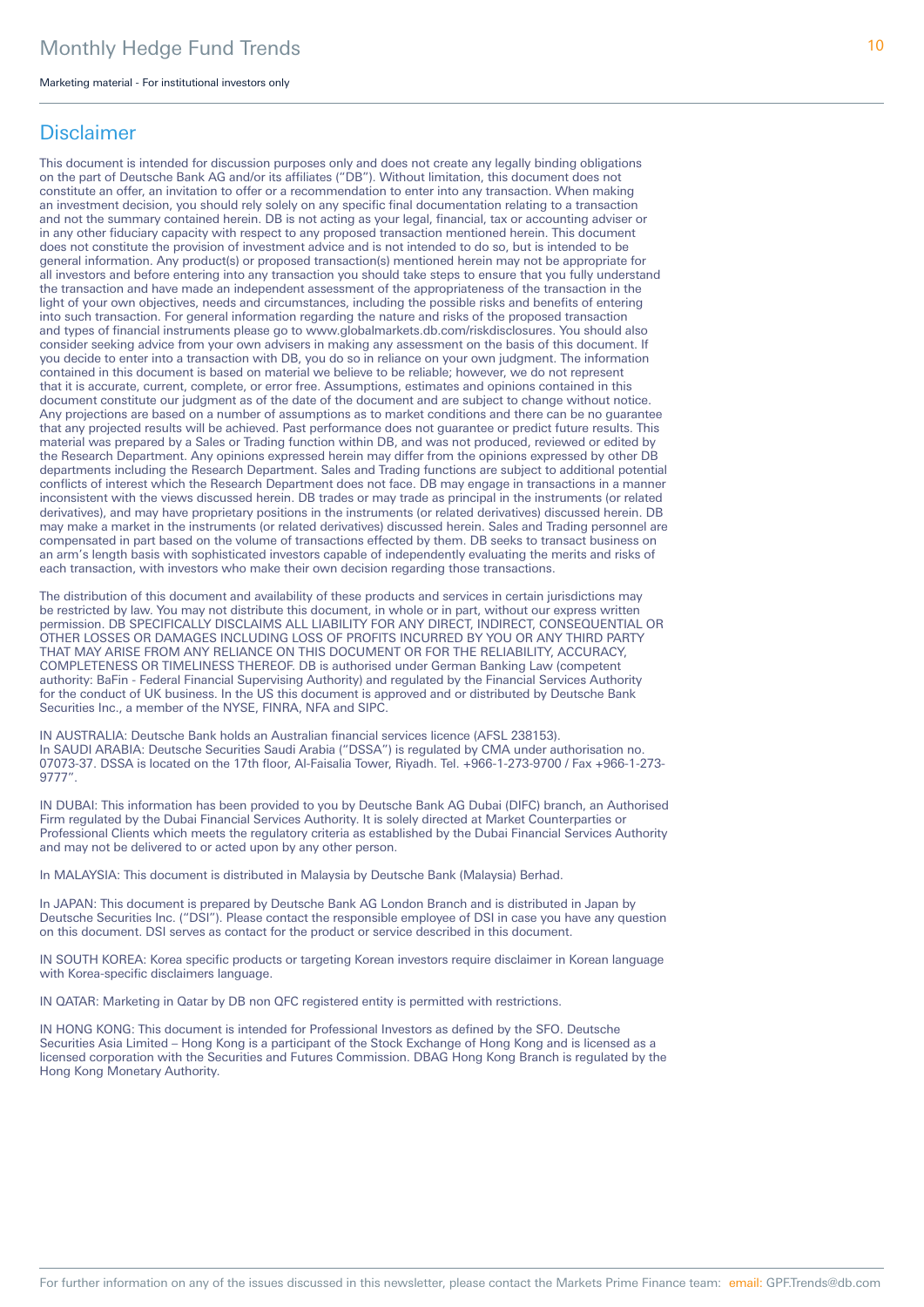

Monthly Hedge Fund Trends - Deutsche Bank Research Highlights Monthly Hedge Fund Trends - Deutsche Bank Research Highlights Marketing material - For institutional investors only Marketing material - For institutional investors only For further information on any of the issues discussed in this newsletter, please contact the Markets Prime Finance team: email: GPF.Trends@db.com For further information on any of the issues discussed in this newsletter, please contact the Markets Prime Finance team: email: GPF.Trends@db.com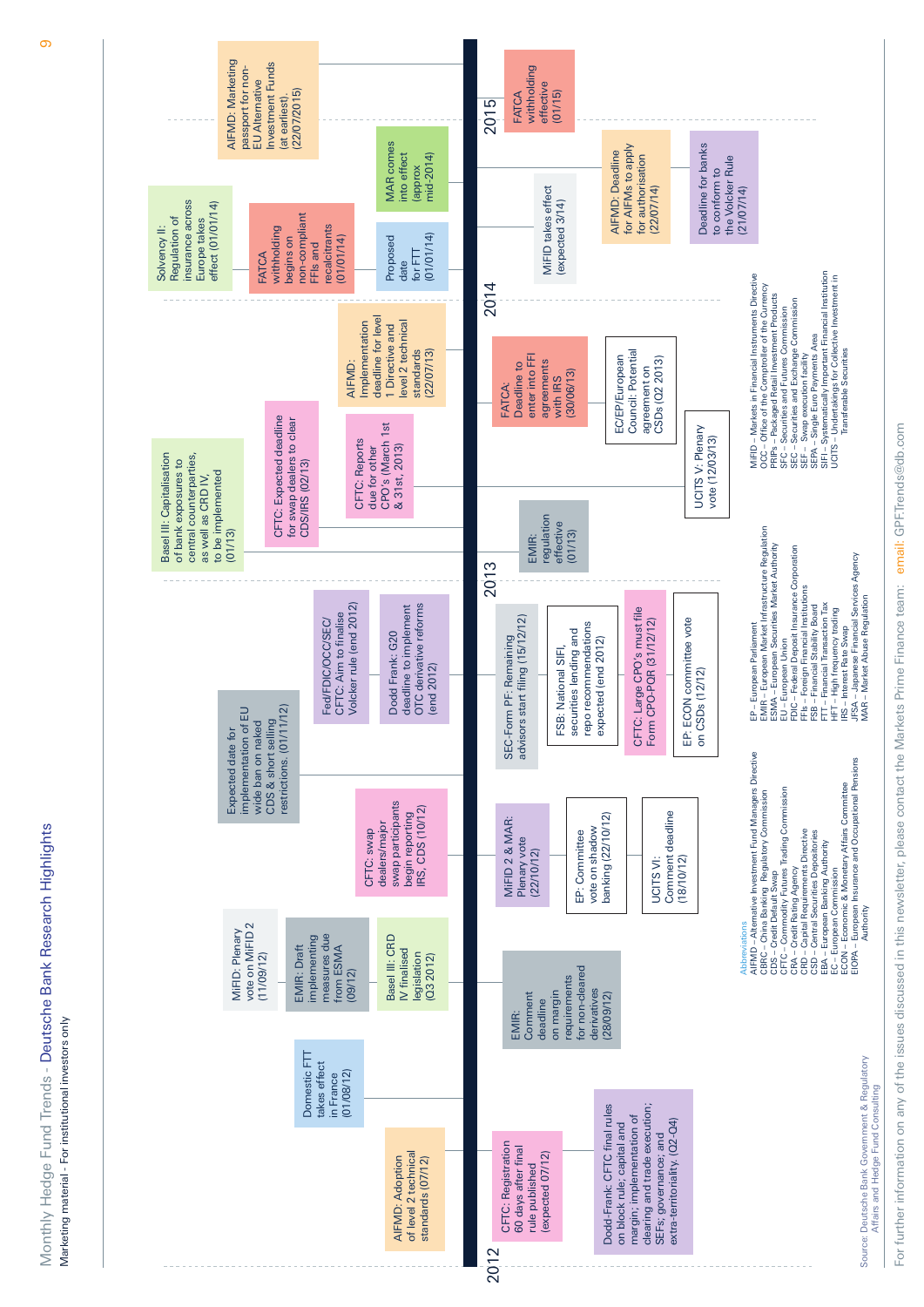#### Hong Kong - SFC release consultation on the regulation of electronic trading

On 24th July, the SFC released a paper considering the controls that the regulator feels will provide a framework for Direct Market Access ("DMA"), internet trading, electronic trading and algorithms. Much of the paper considers who should be responsible for such orders, the appropriate level of testing, record keeping and monitoring, and the due diligence that brokers should perform on their clients.

The paper proposes that all securities listed on an exchange would be in scope including shares, futures, options, ETFs, warrants and exchange traded certificates. It would seem from the current drafting that this would include securities listed overseas as well as in Hong Kong. Additionally, the paper considers leveraged FX and will update the Internet Guidance Note released in 1999.

The points that have generated the most interest are two-fold. It suggests that brokers would be ultimately responsible for order sent through by clients, for the testing and roll out of the systems, and for security including the suggestion that brokers should be able to tell if the person logging on is authorised to do so. Additionally, brokers would need to perform due diligence on their clients to ensure competency and given the paper does not currently distinguish between professional and retail investors; there is currently no guidance as to how this should be assessed.

Comments will be received the by SFC until September 24th.

#### China - CSRC published the finalised new QFII rules

CSRC have published on their website the finalised version of "Provisions Concerning Issues Related to the Implementation of the Administrative Measures for Securities Investments in China by Qualified Foreign Institutional Investors".

- − Each QFII should open sub-accounts for its prop trading activities and client trading activities. When QFII open accounts for its customer the name can be "name of QFII + name of customer". While the customers are long term investors such as mutual fund, insurance companies, pension funds, endowment fund, charitable foundation, and sovereign funds, the assets should be segregated from QFII and its custodian. In terms of how the "sub-account" can be opened and how to allocate the QFII quota to each sub-account, CSRC is expected to lead a conversation with CSDCC and SAFE shortly.
- − Each QFII can appoint 3 brokers in each market, up from the current one broker requirement. However, the practical implementation depends on the account opening framework which is still being finalised by CSRC and SAFE.
- − The lower requirements for applicants are:

| Investor           | Current                                      | Drafted new                                |
|--------------------|----------------------------------------------|--------------------------------------------|
| <b>Securities</b>  | Years of business<br>experience > 30 yrs     | Years of business experience<br>$> 10$ yrs |
|                    | $AIJM \geq 1JSD 10 billion$                  | $AUM \geq USD 5$ billion                   |
|                    | Net Asset $>=$ USD 1 billion                 | Net Asset $>=$ USD 500 million             |
| Fund               | Years of business<br>$experience > 5$ yrs    | Years of business experience<br>$> 2$ yrs  |
|                    | $AUM \geq USD 5$ billion                     | $AUM \geq USD 500$ million                 |
| Insurance          | Years of business<br>experience $>$ 5 yrs    | Years of business experience<br>$> 2$ yrs  |
|                    | $AUM \geq USD 5 billion$                     | $AUM \geq USD 500$ million                 |
| Commercial         | $AlJM \geq ClSD 10$ billion                  | Years of business experience<br>$> 10$ yrs |
|                    | Top 100 globally in terms<br>of total assets | $AUM \geq USD 5$ billion                   |
|                    |                                              | Tier-1 asset $>=$ 1 billion                |
| Other institutions | Years of business<br>experience $>$ 5 yrs    | Years of business experience<br>$> 2$ yrs  |
|                    | $AUM \geq USD 5$ billion                     | $AUM \geq 150$ 500 million                 |

- − Investment scope for QFII expanded to include exchange traded stocks/bonds/warrants and Interbank market's fixed income instruments.
- − Limits for QFII relaxed, the holding limit for all QFIIs in each individual stock has been raised to 30% from 20%, can exceed this limit given special approval related to strategic holdings.
- − Application process eased by adding online documentation features, for application process details please contact us and happy to direct to our custodian department for further information.

Hedge funds are not included in the language of the regulation meaning they are neither explicitly able to or prevented from applying for a license.

### China to open doors for hedge funds

As reported by Financial Times, China has indicated they will give foreign hedge funds permission to raise funds from onshore China.11 The program, called the Qualified Domestic Limited Partner program will provide a new channel for domestic capital to flow abroad, and also an opportunity for Chinese wealthy citizens and institutions to seek alternative returns such as arbitrage and short selling strategies.

Like other reforms in China, this hedge fund reform will start cautiously. Licenses to operate in China will be issued in Shanghai only to the world's largest hedge funds with AUM over US\$10 billion, and there will a limit of US\$5 billion of total quota which can be raised collectively by licensed funds.

It has also been reported that hedge funds are already queuing to apply, as the US\$5 billion will not be split evenly between funds but divided competitively.

# Taiwan - TWSE proposed new short sell control enhancement

One 17th July 2012, the TWSE announced proposals to change the short selling rules. A new requirement is that the Stock Borrow Loan can be transferred into the client's TDCC/custodian account on the same day. The lending parties shall ask for the client's consent that the execution brokers are allowed to check and verify the SBL information as to the short sale orders they received. The lending party will be responsible for the monitoring of multiple requests to check if the aggregated number of checked requests exceeds the numbers of the real positions borrowed by the client.

If the FINI borrower defaults trade settlement with the same securities firm, or fails to repay loans/financing from the same securities firms, or fails to complete settlement on futures contract, the securities firm shall notify the FINI to liquidate its outstanding SBL transactions on the following business day, and then close the FINI's SBL trading account accordingly. If the FINI borrower fails for repay loans/financing or defaults at another securities firm, securities finance enterprises or futures commission merchant (FCM), the FINI will be suspended from SBL trading with all securities firms or securities finance companies. However, the borrower is still able to rollover existing loans, return borrowed securities or swap SBL collaterals.

11 http://www.ft.com/intl/cms/s/0/77acb744-ca91-11e1-89be-00144feabdc0.html#axzz26FXDeeiL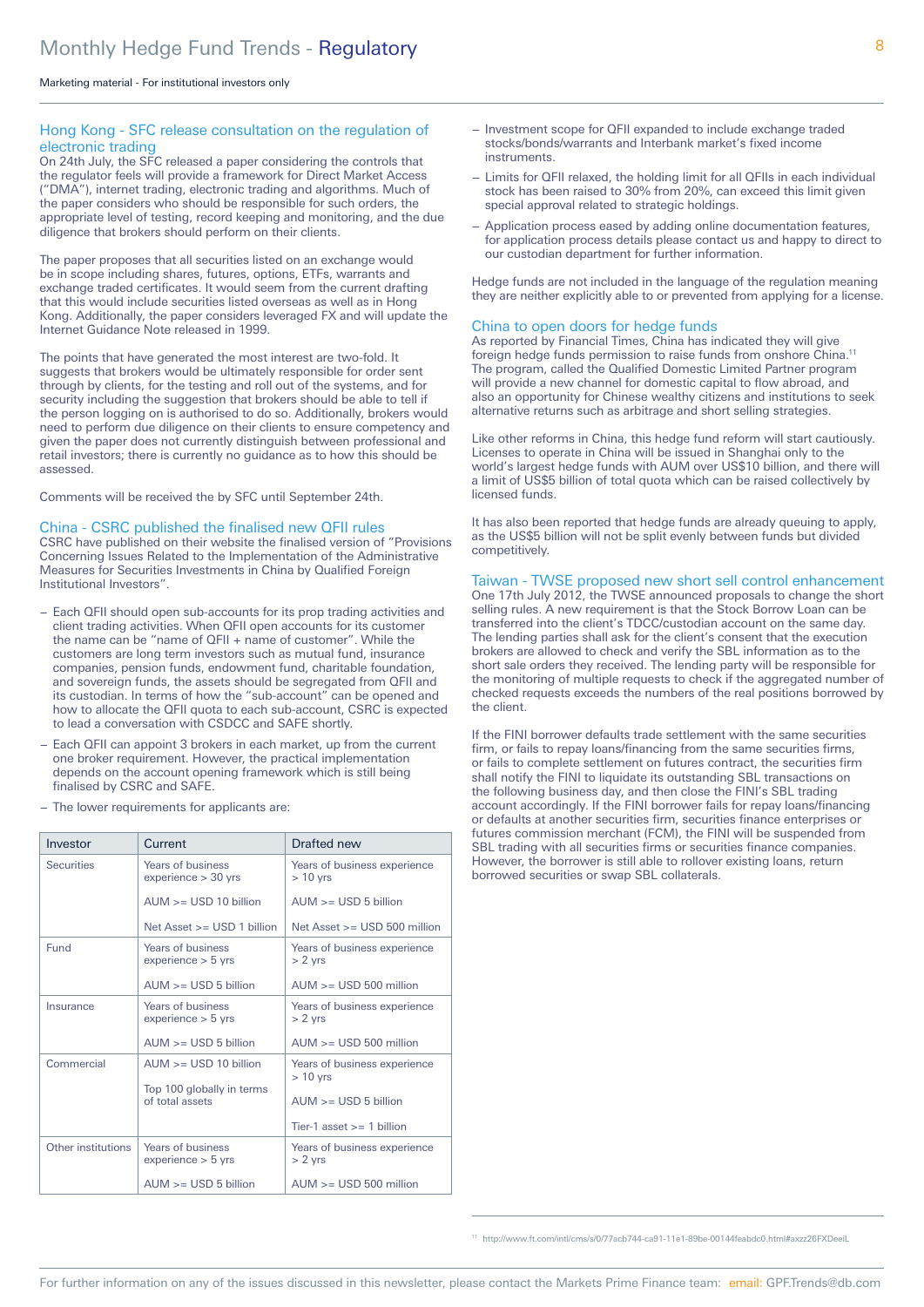Despite the traditional summer recess period, August saw activity in a number of areas that have the potential to impact the European markets generally, rather than funds directly. When the summer break concludes, negotiations will also resume on other relevant dossiers including MiFID, MAD and MAR, FTT and CRD IV.

### Alternative Investment Fund Managers Directive (AIFMD)

The European Commission is expected to publish the delegated acts (implementing measures) for the AIFMD in the early autumn, based on the advice it received from the European Securities and Markets Authority (ESMA) earlier this year. From the iterations of the measures that have been seen over the past months, it seems that the Commission will be taking a strict view on a depository's liability for assets under custody. It is expected that this may impact custody services in the EU significantly.

Regulation on Short Selling and Certain Aspects of CDS (SSR) In mid September, ESMA is due to publish a consultation paper on possible guidelines for the Short Selling Regulation, looking in particular at the market making exemption. ESMA will likely publish its final guidelines in December. The Regulation itself will enter into force on 1st November.

# European Market Infrastructure Regulation (EMIR)

ESMA is expected to submit final draft technical standards for the implementation of EMIR to the European Commission by 30th September.

In addition, the Joint Committee of the European Supervisory Authorities (ESAs) formally announced a request for the postponement of the deadline for the submission to the European Commission of the 'joint draft regulatory technical standards on risk mitigation techniques for OTC derivatives contracts not cleared by a CCP', to align the European approach with the on-going global development of international standards being developed by the Basel Committee on Banking Supervision (BCBS) and the International Organization of Securities Commissions (IOSCO), which are currently under consultation until 28th September 2012.

The EBA expects the European Commission to confirm a new date after the 30th September 2012 deadline has passed.

#### Resolution of Financial Market Infrastructures (FMIs)

On 1st August a consultation paper on the recovery and resolution of financial market infrastructures (FMIs) was published by the Committee on Payment and Settlement Systems (CPSS) and the International Organization of Securities Commissions (IOSCO).

The consultation describes proposed approaches for recovery plans and resolution regimes and covers all types of FMIs (i.e. payments systems, central securities depositories, securities settlement systems, central counterparties (CCPs) and trade repositories). It builds on the CPSS-IOSCO April report on 'Principles for financial market infrastructures', which requires FMIs to have effective procedures to enable them to recover from financial stresses, as well as the Financial Stability Board's 'Key Attributes of Effective Resolution Regimes for Financial Institutions' released in November 2011. The 'key attributes' cover all systemic market participants (including payment systems, central securities depositories, securities settlement systems, central counterparties, and trade repositories) and sets out standards for the establishment of national resolution regimes and obligations regarding cross-border cooperation and coordination.

The deadline for comments is 28th September.

#### Technological Challenges to Market Surveillance

On 22nd August, IOSCO published a consultation report on the 'Technological Challenges to Effective Market Surveillance: Issues and Regulatory Tools', which seeks public comments on a series of proposed high-level recommendations aimed at helping Market Authorities improve market surveillance, particularly on a cross-market and crossasset basis; and making more useful to market authorities the data collected for surveillance purposes.

Comments on the consultation report are sought by 10th October 2012. After its analysis of the public responses to this consultation report, IOSCO will issue a final report.

#### LIBOR/EURIBOR Rate Setting

#### European Parliament Questionnaire

On 20th August, the European Parliament published a questionnaire relating to the public consultation on "Market manipulation: Lessons and reform post Libor/Euribor".

The questionnaire was published by the Economic and Monetary Affairs Committee (ECON) to inform a report that Arlene McCarthy MEP is due to deliver on EU Commission proposals for amendments to the Regulation on Insider Dealing and Market Manipulation (MAR) and the Directive on Criminal Sanctions for Insider Dealing and Market Manipulation (MAD). This follows additional proposals by the European Commission to further amend the scope of the proposed market abuse legislation to ensure that the manipulation of benchmarks is subject to criminal sanctions.

#### Her Majesty's (HM) Treasury Discussion Paper

On 10th August, HM Treasury published a discussion paper which initiates a review of the structure and governance of LIBOR and the corresponding criminal sanctions regime. The review will look at whether participation in the setting of LIBOR should be brought into the regulatory perimeter under the Financial Services and Markets Act 2000 as a regulated activity, and whether there are any potential alternative rate-setting processes.

Stakeholders have until 7th September to submit written responses to the review. The review will aim to publish its conclusions by the end of September. Any necessary legislative changes will be considered for inclusion in the Financial Services Bill currently before Parliament or the proposed Banking Reform Bill.

### Dodd-Frank Act: Extraterritorial Application

A number of regulators have written to the CFTC expressing concern at some aspects of the extraterritorial application of OTC derivatives regulation under the Dodd-Frank Act (DFA). Regulators have raised concern at the lack of an equivalence based process for transaction level requirements for swap dealers based outside of the US, and the potential requirement for non US dealers to comply with US rules. In relation to the 'substituted compliance' process, regulators have asked for further clarity as to how this assessment will be conducted.

Regulators that have written to the CFTC include the UK FSA, European Commission, Bank of Japan & Japanese Financial Services Authority. A joint letter was submitted by the Australian Securities and Investments Commission, Reserve Bank of Australia, the Monetary Authority of Singapore, the Hong Kong Monetary Authority, and the Hong Kong Securities and Futures Commission.

#### South Korea launches short position reporting regime

Beginning August 30th, investors who hold open short positions in South Korean equities in excess of 0.01% a company's outstanding shares must submit details of their short position to the Financial Supervisory Service (FSS) via their reporting portal and the Korea Exchange (KRX). Prime brokers in Asia were well prepared for this new rule as the South Korean regime largely mirrors the short reporting requirements implemented by Hong Kong in June earlier this year. The differences between the two regimes are fairly minor and include the threshold (0.01% of shares outstanding for South Korea vs 0.02% for Hong Kong) and the position monitoring methodology (reportable South Korean short positions must be continuously disclosed on a T+3 basis while reportable Hong Kong positions are reported weekly based on the investors position the final business day of the previous week). Neither regime requires the disclosure of short positions via derivative instruments. South Korea has not yet announced plans to make the data that it gathers public, while the SFC in Hong Kong plans to eventually publicize started posting aggregated short position data on its website on September 7th.

<sup>&</sup>lt;sup>10</sup> Deutsche Bank Government & Regulatory Affairs Group<br>This is a summary of some of the themes underlying recent regulatory developments affecting hedge<br>This is a summary of some of the themes underlying recent regulator discussed.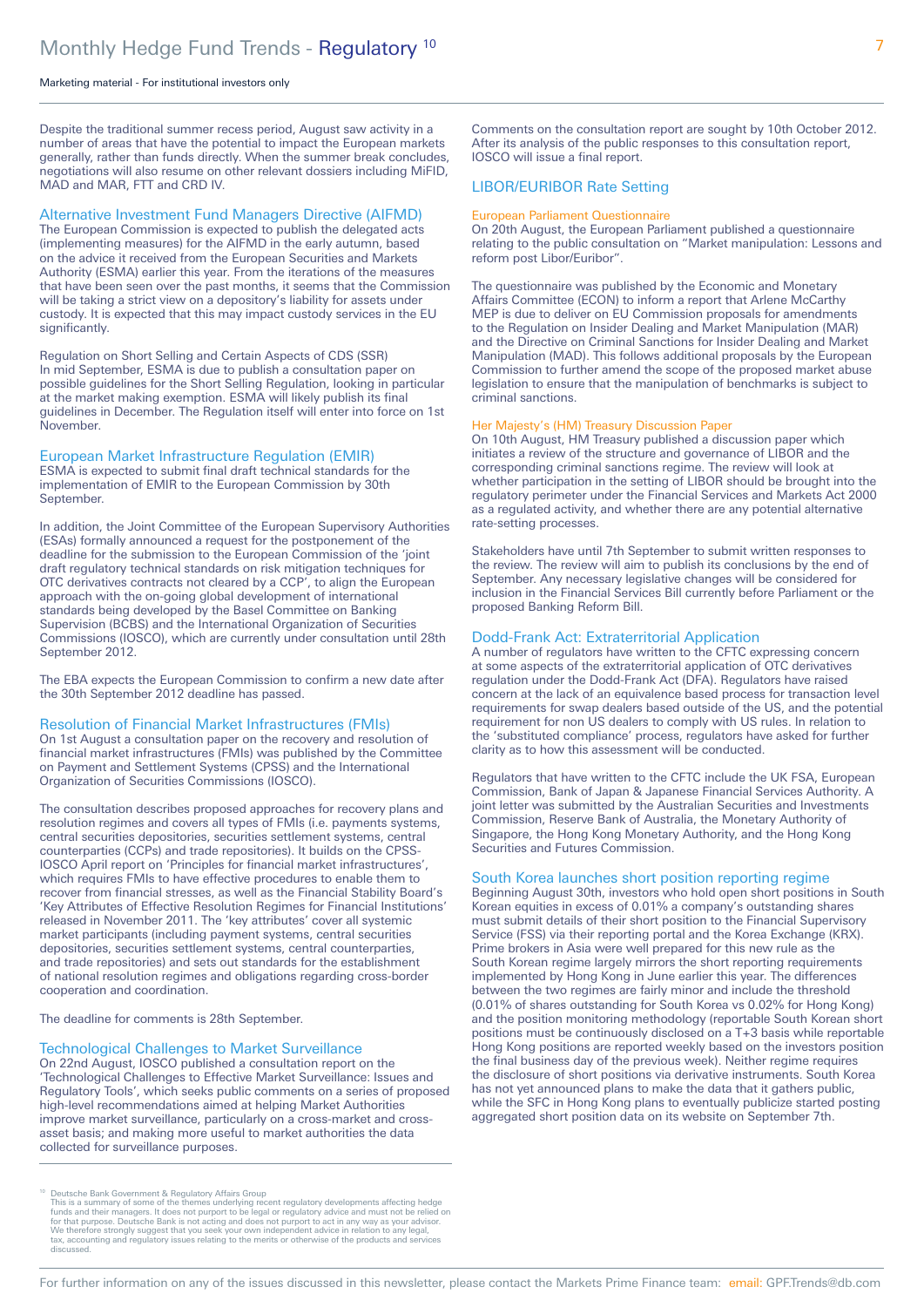#### Global<sup>5</sup>

### US % short interest sector change - August 2012



Source: Data Explorers & Deutsche Bank, September 2012 Source: Data Explorers & Deutsche Bank, September 2012

Global economic slowdown drives shorts in the steel industry The global steel industry had a bumpy ride in August as represented by the price activity in the Market Vectors Steel Index Fund. While the ETF fell by just under 3% on the month, the stock closed the month of August down more than 9% from its monthly high on August 10th (\$46.22). Due to the global economic slowdown, demand for steel in Europe, the US, and China has declined. In fact, the situation in China, the largest consumer of steel, is considered to be worse than the 2008-09 crises as the economy has slowed down significantly. Shares of US steel manufacturers continued to fall during the final week of August, suggesting a recent jump in domestic prices may prompt more customers to buy cheaper imported products. These price increases have not been matched internationally, creating the potential for increased imports later this year and preventing these price hikes from sticking. In Europe and China steel prices have already corrected, falling at least 10% in both markets since late April/early May 2012. Until we see industry shifts in either production curtailments or increases in demand, it will be difficult for US steel prices to continue their divergence from the rest of the market. Given the recent volatility in the overall sector, we have seen significant interest from directional funds looking to trade names like AK Steel, Arcelormittal and US Steel.

The securities lending team in Japan has been watching the steel sector closely, as poor demand conditions in China dragged iron ore prices to their 32-month lows and funds have been enquiring about the borrow situation. While the market saw close to \$100 million in returns in Nippon Steel this month, we may see an increase in shorts going forward as lenders indicate interest is starting to rise again. Kobe Steel is another name to watch in the sector with the CDS widening and reported shorts starting to increase towards the end of the month.

#### US coal producers face pressure from shorts

Four of the largest U.S. coal producers (Alpha Natural Resources Inc., Peabody Energy Corp, Arch Coal Inc, and Walter Energy Inc.) made \$20 billion of acquisitions last year to reduce their dependence on the domestic power industry. However, those deals have not worked out as planned. Prices for metallurgical coal have fallen 16% so far this year amid slowing steel output in China and Europe. That may mean the US coal industry, which has already seen the bankruptcy of Patriot Coal Corp. in July, will continue to burn through cash for another year.<sup>6</sup>

U.S. coal producers have been closing mines and firing workers this year as some power plants switched from coal to gas. Gas is trading close to a decade-low amid booming output from shale rock. Alpha's 70% drop in 2012 makes it the worst performer on the 29-member Stowe Global Coal Index, which lost 31% in the period. Arch Coal is down 57% and Peabody has declined 32% in the period.

Not surprisingly, three of the four names mentioned above top the list of short interest in this sector. As of the August 15th Bloomberg reported figures, Arch Coal Inc short interest was the highest with more than 46 million shares in short interest, Alpha Natural Resources was second with more than 35 million shares in short interest, and Peabody Energy Corp was in third with almost 18 million shares in short interest.



#### European % short interest sector change - August 2012



#### Muted activity in Europe

The French Financial Tax that came into effect on 1st August seemed to have little impact on volumes. However, continued economic unrest in the EU and uncertainty over an effective solution to the ongoing sovereign credit issues led to overall lower volumes in both execution and subsequently stock loan. In addition, short sale bans introduced in Spain and Italy towards the end of July further hampered flow.

Renewable energy in Europe continues to see demand from shorts The renewable energy sector remained one of the most concentrated shorts in Europe with levels in Vestas Wind above 12%, short interest remains in excess of 15% of the free float with funds staying short through the recovery from the low of 25DKK at the end of July through DKK 40. The stock is still down over 35% from the peak of 2012.

#### Funding concerns around Japanese electronics firms

Within the consumer/office electronics space, Sharp Corp continues to be the main focus due to concerns over the financing of Y360 billion in commercial paper (due this year) and Y200 billion in outstanding convertible bonds expiring in 2013. 7 This month lenders saw significant selling from underlying funds and recalled nearly 20 million shares (\$55 million) from the market. We continue to see strong demand from funds with rates now in the 15% range. Sharp also announced it may need to sell stock holdings after Foxconn said they were looking to renegotiate their investment plans in the company due to loss in market value.<sup>8</sup> This sparked interest in Pioneer as Sharp is their 3rd biggest shareholder. Borrow in Pioneer has been illiquid since June this year, but supply got tighter with funds showing demand in the 5% range. In light of the Japan electronics theme we also watched Panasonic closely this month. We saw about \$150 million returned to lenders over the past 3 weeks, signifying there is little appetite to short at this stage.

#### Sustained short interest in the Japanese transport sector

The transport sector remains a focus area with demand for All Nippon Airways increasing as we approach the Japan Airlines listing on Sept. 19th.<sup>9</sup> Rates are holding firm in the 25% range and we do expect there is around 12 million shares worth of callable exposure in the market, which will funds will need to cover ahead of the Sept. 20th record date.

This material has been produced by the Deutsche Bank Securities Lending Group and must not be<br>regarded as research or investment advice.<br>http://in.reuters.com/article/2012/07/09/us-patriot-bankruptcy-idlNBRE86816620120709<br>

http://news.yahoo.com/japan-airlines-list-again-tokyo-exchange-042715218--finance.html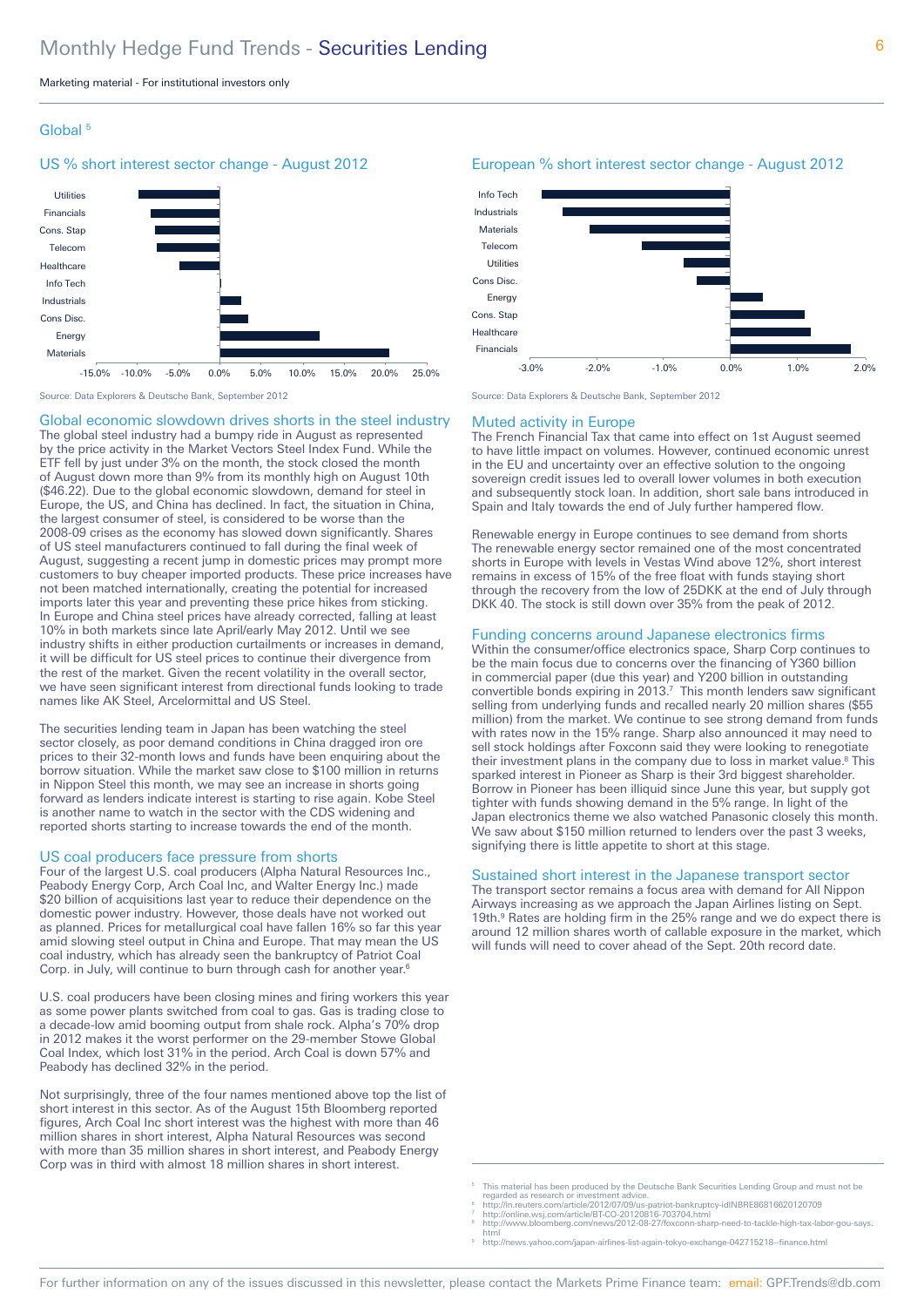#### Global

- − Volatility declined sharply in August, ending the month at 14.34 down almost 16% from the previous month. Gross exposure remained virtually unchanged at 2.35, while net exposure fell by 2.79%, ending August at 0.44.
- − The percentage of funds in the 0.25 0.75 net equity leverage band have increased quite significantly since the beginning of June. However, the percentage of funds in the higher net equity leverage range (0.75 – 1.25) have dropped.



# Global Net & Gross Equity Leverage vs. Volatility

Source: Deutsche Bank Markets Prime Finance Risk, September 2012



## Global – August 2012 Quarterly change in net equity leverage distribution across funds

Source: Deutsche Bank Markets Prime Finance Risk, September 2012

4 Deutsche Bank Markets Prime Finance Risk, Septmber 2012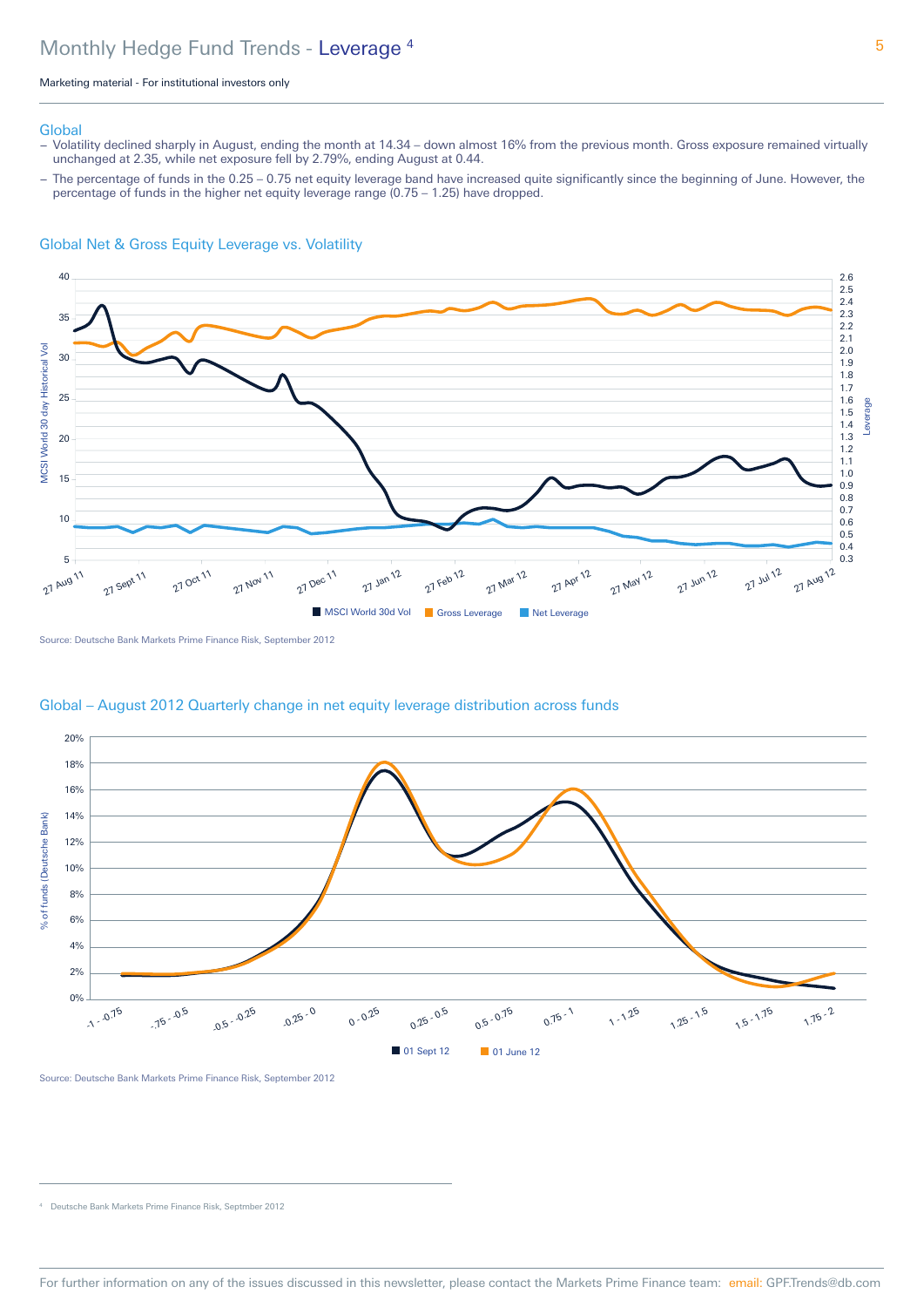# Americas

# 2012 Year to date median performance



Source: Hedge Fund Intelligence (HFI), September 2012

# Europe

# 2012 year to date median performance



Source: Hedge Fund Intelligence (HFI), September 2012

# Asia

# 2012 year to date median performance



# Americas

# August 2012 Performance Dispersion of returns



Source: Hedge Fund Intelligence (HFI), September 2012

# Europe

# August 2012 performance dispersion of returns



Source: Hedge Fund Intelligence (HFI), September 2012

## Asia



Source: Hedge Fund Intelligence (HFI), September 2012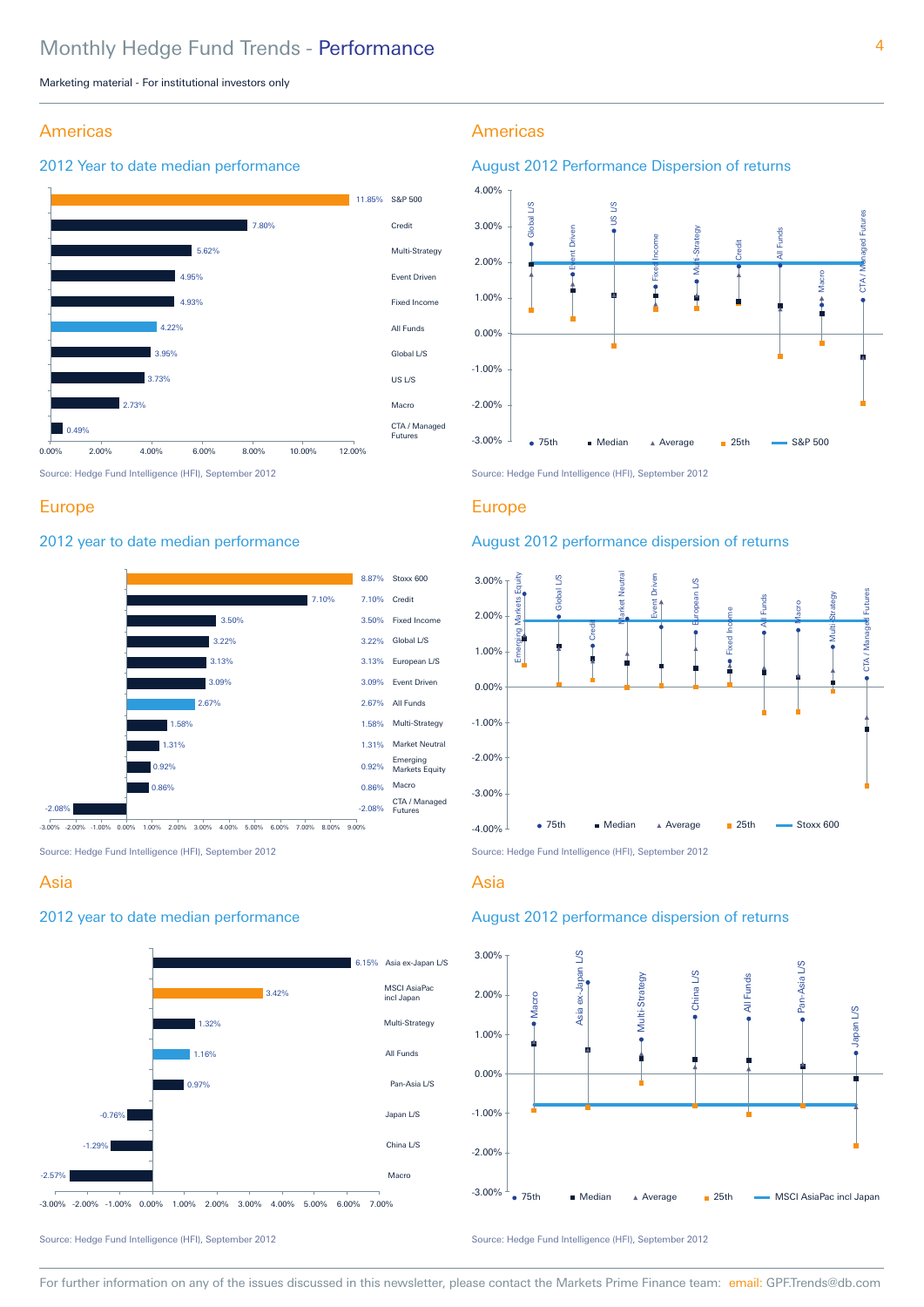# Investor sentiment by region

## Europe

European investors continue to be more liquidity-focused than their peers across the pond. Particularly for a number of EU family offices and fund of funds liquidity remains important and as such, a number continue to show preference for UCITS structures.

Strategy focus continues to be non-correlated managers, particularly commodity trading advisors, despite the strategy's relative underperformance this year. We have also seen expressed interested in opportunities within the structured credit universe.

Amid continued market volatility and macro uncertainty in Europe, a number of family offices and funds of funds have shifted their focus to Asia in search of new talent and strong returns, particularly in the Asian equity l/s space. As such, we have received a number of requests in the past month for our upcoming Asia Managers Forum set to take place this October in Hong Kong.

In the UK pension space, a few have taken the summer months to undergo a strategic asset allocation review with the view to implement new structures in 2013. These investors are therefore currently focused on managing their existing portfolios and assessing any gaps in their exposure. The majority are relying on external consultants to assist them in the process.

#### Finland

The Hedge Fund Capital Group has had several conversations with Finnish investors this month. In terms of strategies, we are seeing some investors with dry powder to put to work in the UCITS space. We are also seeing increased interest in equity l/s, despite its relative underperformance this year. Indeed, there are some managers that have had excellent performance, and as a result are standing out amongst their peers as interesting potential investments. In terms of discretionary macro, there are some concerns about performance for these funds in this highly politicised market, but Finnish investors have mentioned that they are still keen to hear about interesting managers in this space.

The Finnish pension funds still tend to favour blue-chip managers. This is partly because of the large headline risk that they face from the local press when they invest in hedge funds. That said, they are willing look at high-quality managers in the start-up space if they have a previous relationship with them. Track records are preferred, but they can be from a previous institution.

# Asia

Asian based investors continue to show more interest in credit strategies, particularly on the more structured end of the spectrum as they anticipate dislocation/potential opportunities in the Asian credit markets on the back of bank's deleveraging and the lack of alternative sources of funding in the region. However, by and large, investors are open to meeting managers of any strategy as long as they are performing well.

Feedback from the private banks in the region is that asset-raising from their Asia client base into hedge fund managers continues to be slow. Asian high net worth (HNW) clients have a very low appetite for risk at the moment and are seeking yield-enhancement products, with a low risk profile that are able to give them returns slightly over bank deposit rates. Even private equity, which has traditionally been a popular investment for HNWs, is not seeing much inflow, if any. Most private banks in the region continue to be opportunistic in terms of adding managers to their approved list and working with relationship managers to educate/promote hedge funds as an asset class, but none expect to see a significant pickup in demand for the rest of 2012.

#### US

#### **Midwest**

This month, the capital introduction team did several one-on-one meetings with allocators in Chicago and Minneapolis. Despite the usual August slow-down, allocators are still engaged and actively sourcing new managers. A few trends and common themes emerged during our discussions. First, many allocators were looking at the structured credit space. Many of these allocators commented that while the easy money has already been made in credit, there are still pockets of inefficiency, and skilled managers should be able to exploit these opportunities to generate significant alpha. Second, the funds of funds and other limited partners are making tactical reductions to their equity l/s portfolios and redeploying the monies in multi-strategy, credit l/s, and event driven. Other allocators commented that equity l/s is still a core component of their portfolio, but they are adding more market neutral managers or ones with a particular sector or geographic focus.

Our meetings with mid-sized and large funds of funds also focused on what their business development strategies were in the short and intermediate term. As they continue to see net capital outflows from their commingled vehicles, they are taking several steps to restructure their businesses. First, many are entering the consulting space and competing for the non-discretionary mandates. Despite the lower fees and higher level of client service demanded relative to their traditional mandates, funds of funds see these consulting mandates as a way to stabilize their top line. In addition, several funds of funds said that they are pressuring managers to reduce fees, so that they become "fee neutral". However, it remains to be seen if they are able to able to actually negotiate such arrangements. Funds of funds are also willing to establish funds of ones and/or separately managed accounts for key clients as a way to keep clients that no longer want to pay the higher fees of commingled vehicles.

Regarding investor appetite for Asian product, we are seeing a marked increase in interest in learning about Greater China onshore managers in the past few months. As the China Securities Regulatory Commission has been active in approving new qualified foreign institutional investor (QFII) quotas for long term/end investors, a number of the investors we speak to have approached us for help in finding onshore A share/ sunshine fund managers who can help them manage their own QFII quota allocations.

<sup>&</sup>lt;sup>3</sup> From Deutsche Bank's Hedge Fund Capital Group